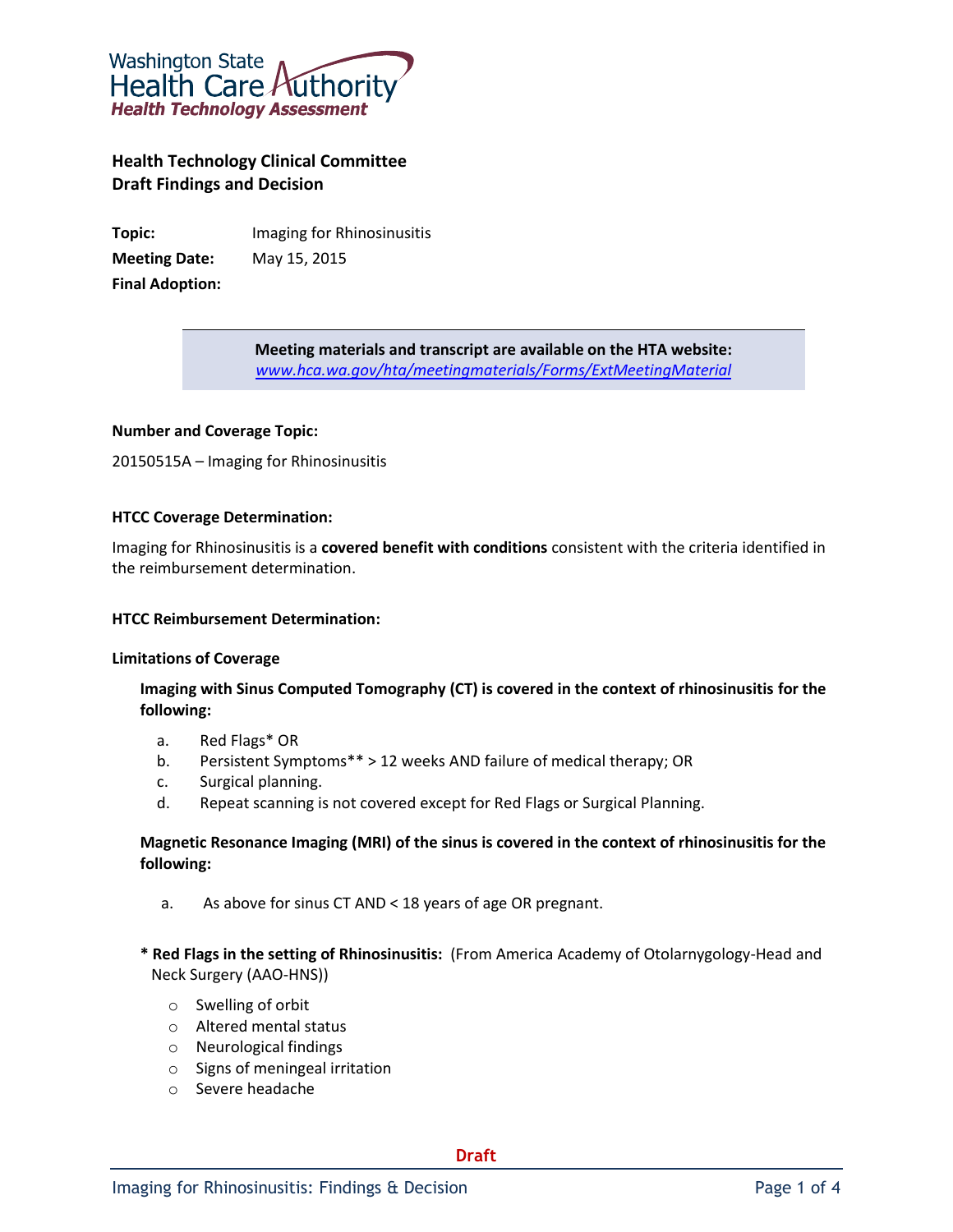- o Signs of intracranial complication, including, but not limited to:
	- Meningitis,
	- Intracerebral abscess
	- Cavernous sinus thrombosis
- o Involvement of nearby structures, including, but not limited to:
	- Periorbital cellulitis

#### **\*\* Persistent Symptoms defined as ≥ two of the following: (From AAO-HNS)**

- o Facial pain-pressure-fullness
- o Mucopurulent drainage
- o Nasal obstruction (congestion)
- o Decreased sense of smell

#### **Non-Covered Indicators**

Imaging of the sinus for rhinosinusitis using X-Ray OR Ultrasound is not covered.

#### **Agency Contact Information:**

| <b>Agency</b>                    | <b>Phone Number</b> |
|----------------------------------|---------------------|
| Labor and Industries             | 1-800-547-8367      |
| Public Employees Health Plan     | 1-800-200-1004      |
| <b>Washington State Medicaid</b> | 1-800-562-3022      |

**Draft**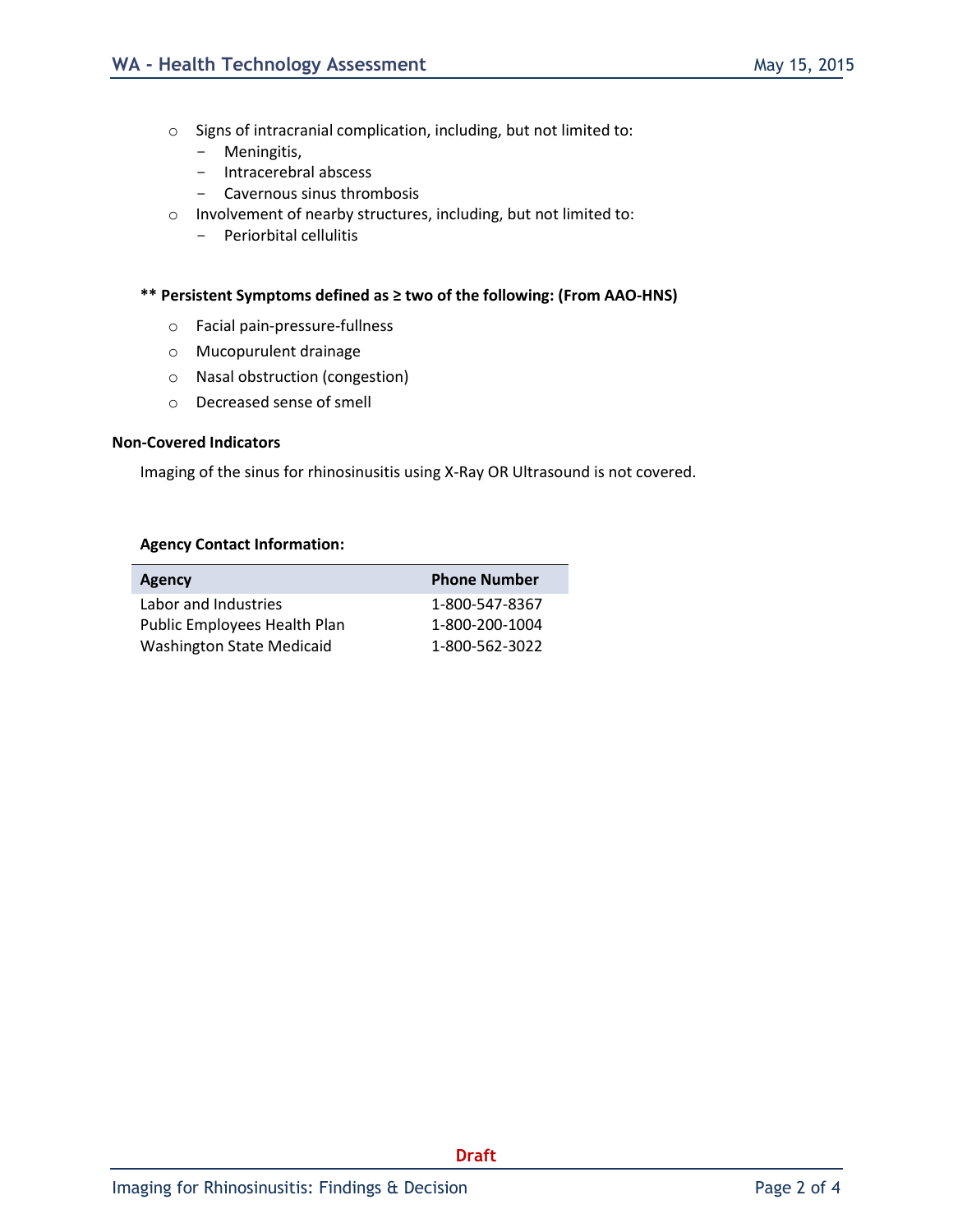#### **HTCC Coverage Vote and Formal Action**

#### *Committee Decision*

Based on the deliberations of key health outcomes, the committee decided that it had the most complete information: a comprehensive and current evidence report, public comments, and state agency utilization information. The committee concluded that the current evidence on Imaging for Rhinosinusitis demonstrates that there is sufficient evidence to cover. The committee considered all the evidence and gave greatest weight to the evidence it determined, based on objective factors, to be the most valid and reliable. Based on these findings, the committee voted to cover with conditions Imaging for Rhinosinusitis.

|                            | <b>Not</b>     | <b>Covered Under</b>      | <b>Covered</b>  |
|----------------------------|----------------|---------------------------|-----------------|
|                            | <b>Covered</b> | <b>Certain Conditions</b> | Unconditionally |
| Imaging for Rhinosinusitis |                | 10                        |                 |

#### *Discussion*

The Chair called for discussion of conditions of coverage for Imaging for Rhinosinusitis following the majority voting for coverage under certain conditions. The following conditions were discussed and approved by a majority of the clinical committee:

#### **Limitations of Coverage:**

#### **Imaging with Sinus Computed Tomography (CT):**

- a. Red Flags\*;
- b. Persistent Symptoms\* >12 weeks and failure of medical therapy; or
- c. Surgical planning
- d. Repeat scanning is not covered except for Red Flags or Surgical Planning.
	- **\*** Persistent Symptoms defined as ≥ two of the following: (From AAO-HNS)
	- o Facial pain-pressure-fullness
	- o Mucopurulent drainage
	- o Nasal obstruction (congestion)
	- o Decreased sense of smell
	- **\*** Red Flags in the setting of Rhinosinusitis:(From AAO-HNS )
		- o Swelling of orbit
		- o Altered mental status
		- o Neurological findings
		- o Signs of meningeal irritation
		- o Severe headache
		- o Signs of intracranial complication, including, but not limited to:
			- Meningitis,
			- Intracerebral abscess
			- Cavernous sinus thrombosis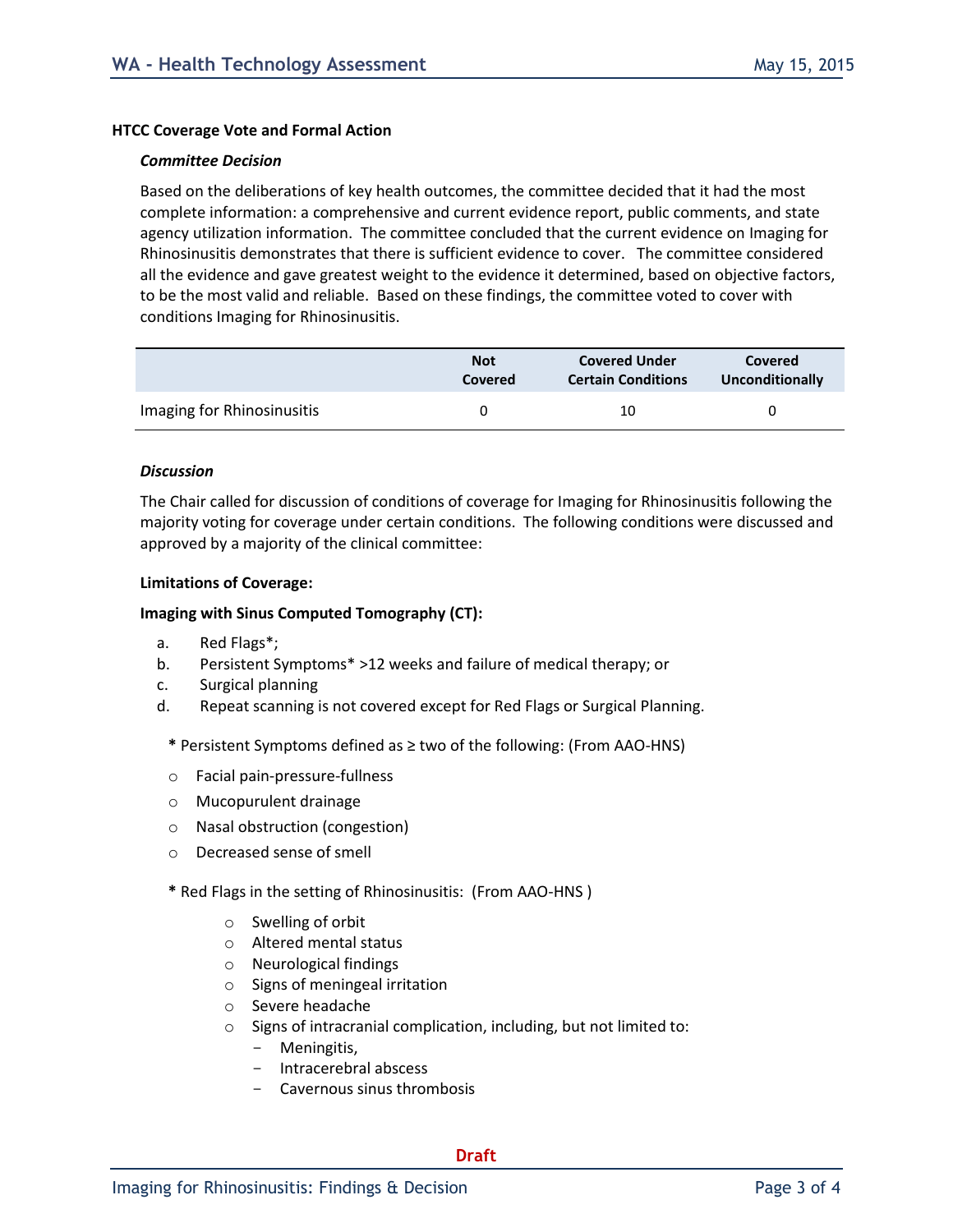o Involvement of nearby structures, including, but not limited to: Periorbital cellulitis

#### **Magnetic Resonance Imaging (MRI) – Sinus:**

Covered w/conditions as above for sinus CT and <18 years of age or pregnant.

#### **Non-Covered Indicators:**

X-Ray Ultrasound

#### *Action*

The committee checked for availability of a Medicare coverage decision. There is no national coverage determination (NCD) for Imaging for Rhinosinusitis.

The committee discussed clinical guidelines and training standards identified for Imaging for Rhinosinusitis. These included:

American Academy of Allergy, Asthma, and Immunology/ American College of Allergy, Asthma & Immunology American Academy of Otolaryngology Head and Neck Surgery Foundation American Academy of Pediatrics American College of Radiology Institute for Clinical Systems Improvement Infectious Diseases Society of America

The committee Chair directed HTA staff to prepare a Findings and Decision document on Imaging for Rhinosinusitis reflective of the majority vote for final approval at the next public meeting.

#### **Health Technology Clinical Committee Authority:**

Washington State's legislature believes it is important to use a science-based, clinician-centered approach for difficult and important health care benefit decisions. Pursuant to chapter 70.14 RCW, the legislature has directed the Washington State Health Care Authority (HCA), through its Health Technology Assessment (HTA) program, to engage in an evaluation process that gathers and assesses the quality of the latest medical evidence using a scientific research company and that takes public input at all stages.

Pursuant to RCW 70.14.110 a Health Technology Clinical Committee (HTCC) composed of eleven independent health care professionals reviews all the information and renders a decision at an open public meeting. The Washington State HTCC determines how selected health technologies are covered by several state agencies (RCW 70.14.080-140). These technologies may include medical or surgical devices and procedures, medical equipment, and diagnostic tests. HTCC bases its decisions on evidence of the technology's safety, efficacy, and cost effectiveness. Participating state agencies are required to comply with the decisions of the HTCC. HTCC decisions may be re-reviewed at the determination of the HCA Administrator.